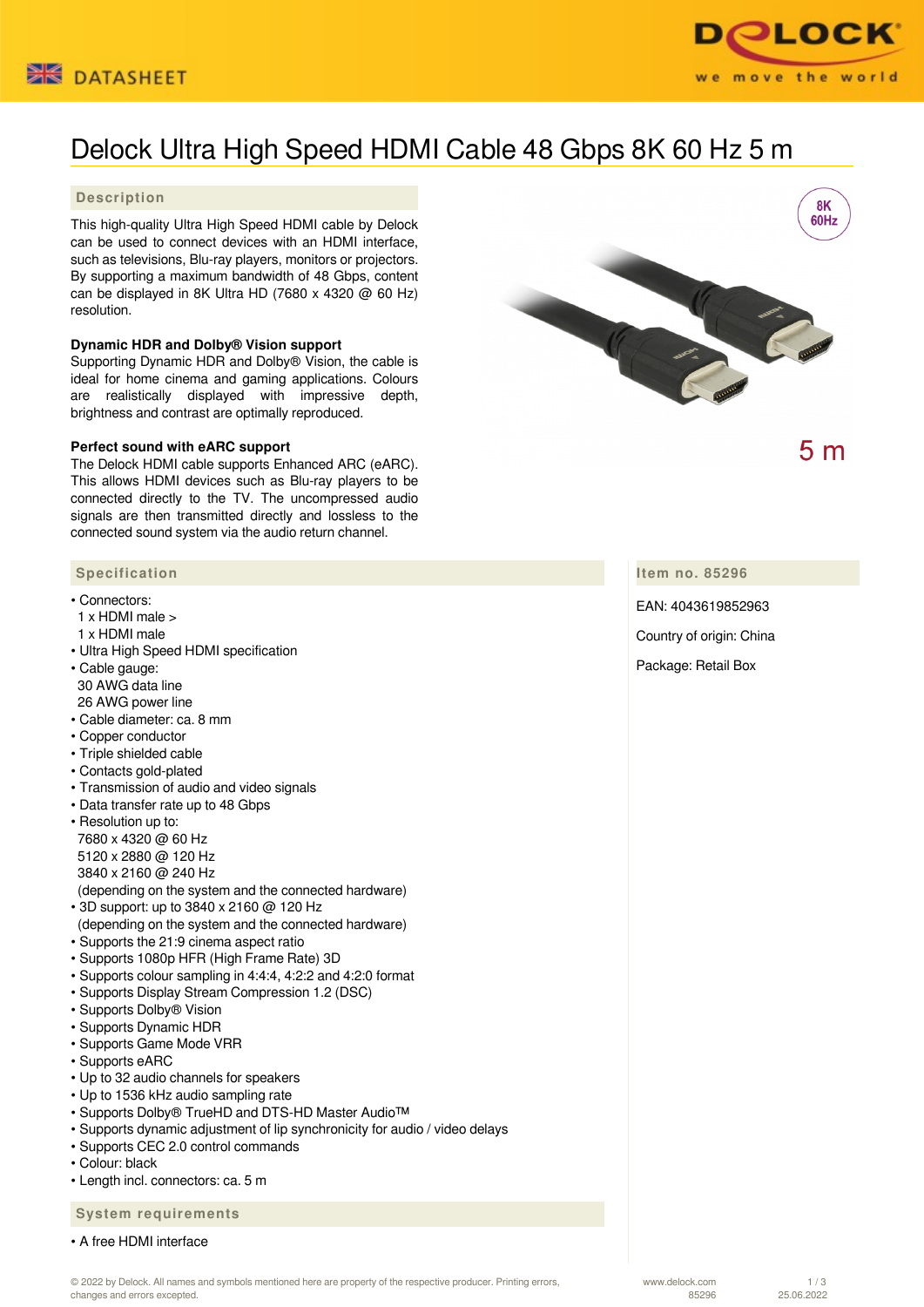



## **Package content**

• Ultra High Speed HDMI cable

 **Images**